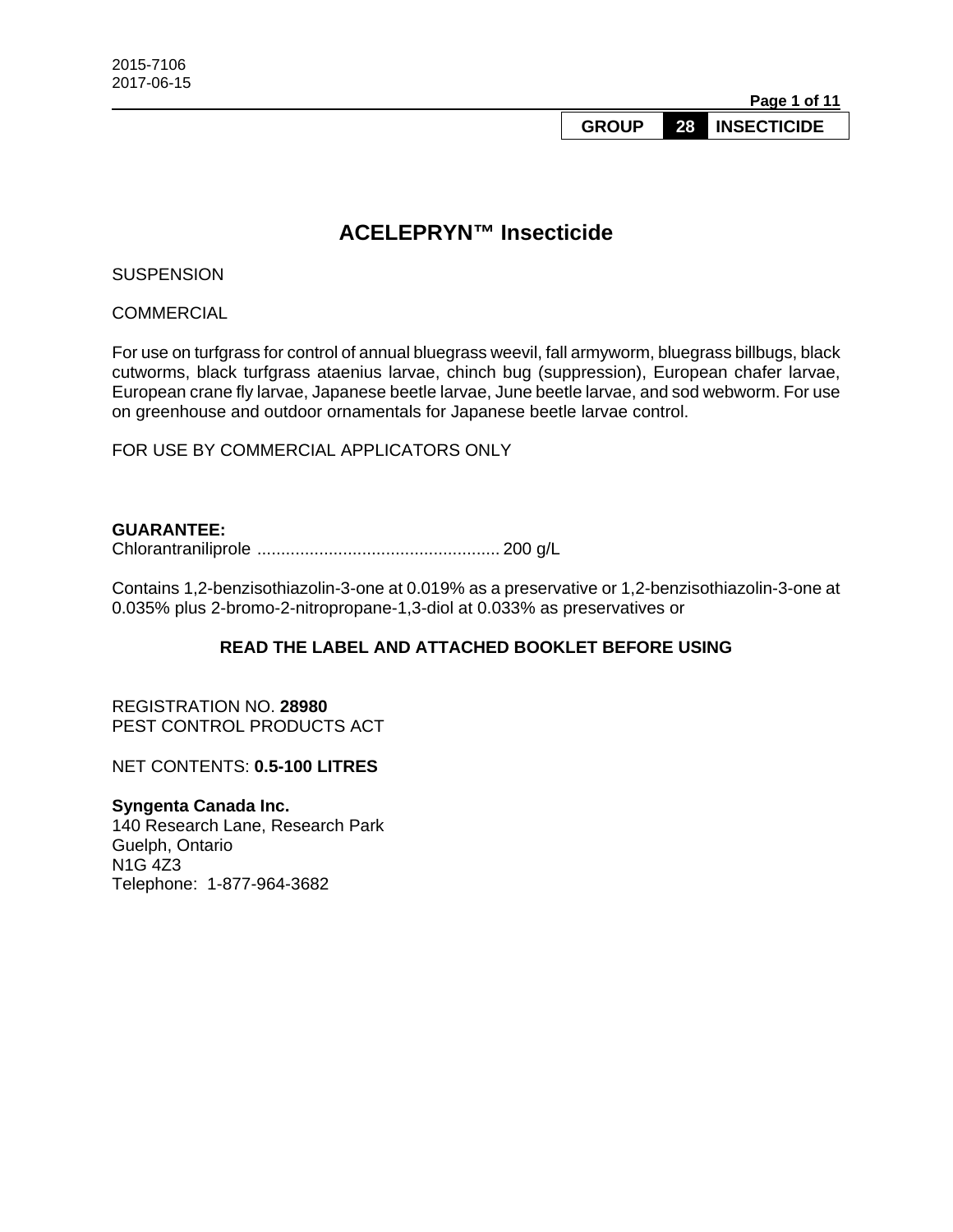# **NOTICE TO USER**

This pest control product is to be used only in accordance with the directions on the label. It is an offence under the *Pest Control Products Act* to use this product in a way that is inconsistent with the directions on the label. The user assumes the risk to persons or property that arises from any such use of this product.

#### **FIRST AID**

Take container, label or product name and Pest Control Product Registration Number with you when seeking medical attention.

**IF SWALLOWED:** Call a poison control centre or doctor **IMMEDIATELY** for treatment advice. Do not induce vomiting unless told to do so by a poison control centre or doctor. Do not give **any** liquid to the person. Do not give anything by mouth to an unconscious person.

**IF ON SKIN OR CLOTHING:** Take off contaminated clothing. Rinse skin **IMMEDIATELY** with plenty of water for 15-20 minutes. Call a poison control centre or doctor for treatment advice.

**IF INHALED:** Move person to fresh air. If person is not breathing, call 911 or an ambulance, then give artificial respiration, preferably by mouth-to-mouth, if possible. Call a poison control centre or doctor for further treatment advice.

**IF IN EYES:** Hold eye open and rinse slowly and gently with water for 15-20 minutes. Remove contact lenses, if present, after the first 5 minutes, then continue rinsing eye. Call a poison control centre or doctor for treatment advice.

## **TOXICOLOGICAL INFORMATION**

Treat symptomatically. This product contains a petroleum distillate. Vomiting may cause aspiration pneumonia.

## **PRECAUTIONS**

- **KEEP OUT OF REACH OF CHILDREN.**
- Wear long sleeves, long pants and chemical resistant gloves while mixing/loading, applying and during clean up and repair.
- Follow manufacturer's instructions for cleaning/maintaining personal protective equipment (PPE). If no such instructions for washables are available, use detergent and hot water. Keep and wash PPE separately from other laundry.
- Users should wash hands before eating, drinking, chewing gum, using tobacco or using the toilet. Remove clothing immediately if pesticide gets inside. Then wash thoroughly and put on clean clothing.
- Do not enter or allow worker entry into treated sod farms during the restricted entry interval (REI) of 12 hours.
- Do not enter or allow people to enter all other treated areas until sprays have dried.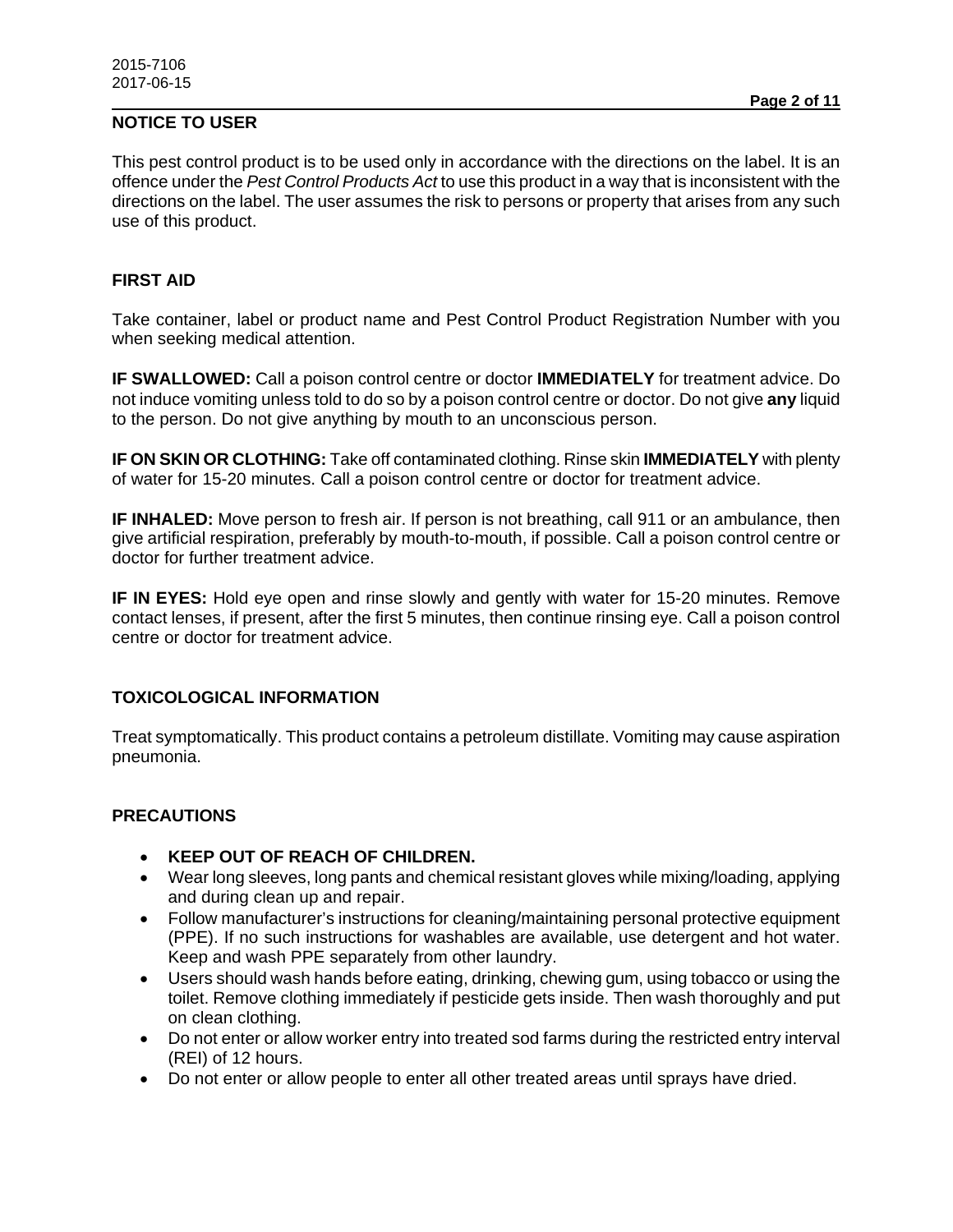Apply only when the potential for drift to non-target areas of human habitation or areas of human activity is minimal, taking into consideration wind speed, wind direction, temperature inversions, application equipment and sprayer settings.

## **ENVIRONMENTAL HAZARDS**

- Toxic to aquatic organisms. Observe buffer zones specified under DIRECTIONS FOR USE.
- Toxic to certain beneficial insects. Minimize spray drift to reduce harmful effects on beneficial insects in habitats next to the application site such as hedgerows and woodland.
- Chlorantraniliprole is persistent and may carryover. It is recommended that any products containing chlorantraniliprole not be used in areas treated with this product during the previous season.
- The use of this chemical may result in contamination of groundwater particularly in areas where soil is permeable (e.g. sandy soil) and/or the depth to the water table is shallow.
- To reduce runoff from treated areas into aquatic habitats avoid application to areas with a moderate to steep slope, compacted soil, or clay.
- Avoid application when heavy rain is forecast.
- Contamination of aquatic areas as a result of runoff may be reduced by including a vegetative strip between the treated area and the edge of the water body.

**DO NOT** apply this product directly to freshwater habitats (such as lakes, rivers, sloughs, ponds, prairie potholes, creeks, marshes, streams, reservoirs, and wetlands), estuarine/marine habitats. **DO NOT** contaminate irrigation or drinking water supplies or aquatic habitats by cleaning of equipment or disposal of wastes.

**DO NOT** apply by air.

## **STORAGE**

Store product in original container only, away from other pesticides, fertilizer, food or feed. Keep container closed. To prevent contamination store this product away from food or feed.

## **DISPOSAL**

1. Triple- or pressure-rinse the empty container. Add the rinsings to the spray mixture in the tank.

2. Follow provincial instruction for any required additional cleaning of the container prior to its disposal.

3. Make the empty container unsuitable for further use.

4. Dispose of the container in accordance with provincial requirements.

5. For information on disposal of unused, unwanted product, contact the manufacturer or the provincial regulatory agency. Contact the manufacturer and the provincial regulatory agency in case of a spill, and for clean-up of spills.

## *IN CASE OF EMERGENCY INVOLVING A MAJOR SPILL, FIRE OR POISONING, CALL 1-800-327-8633 (FASTMED)*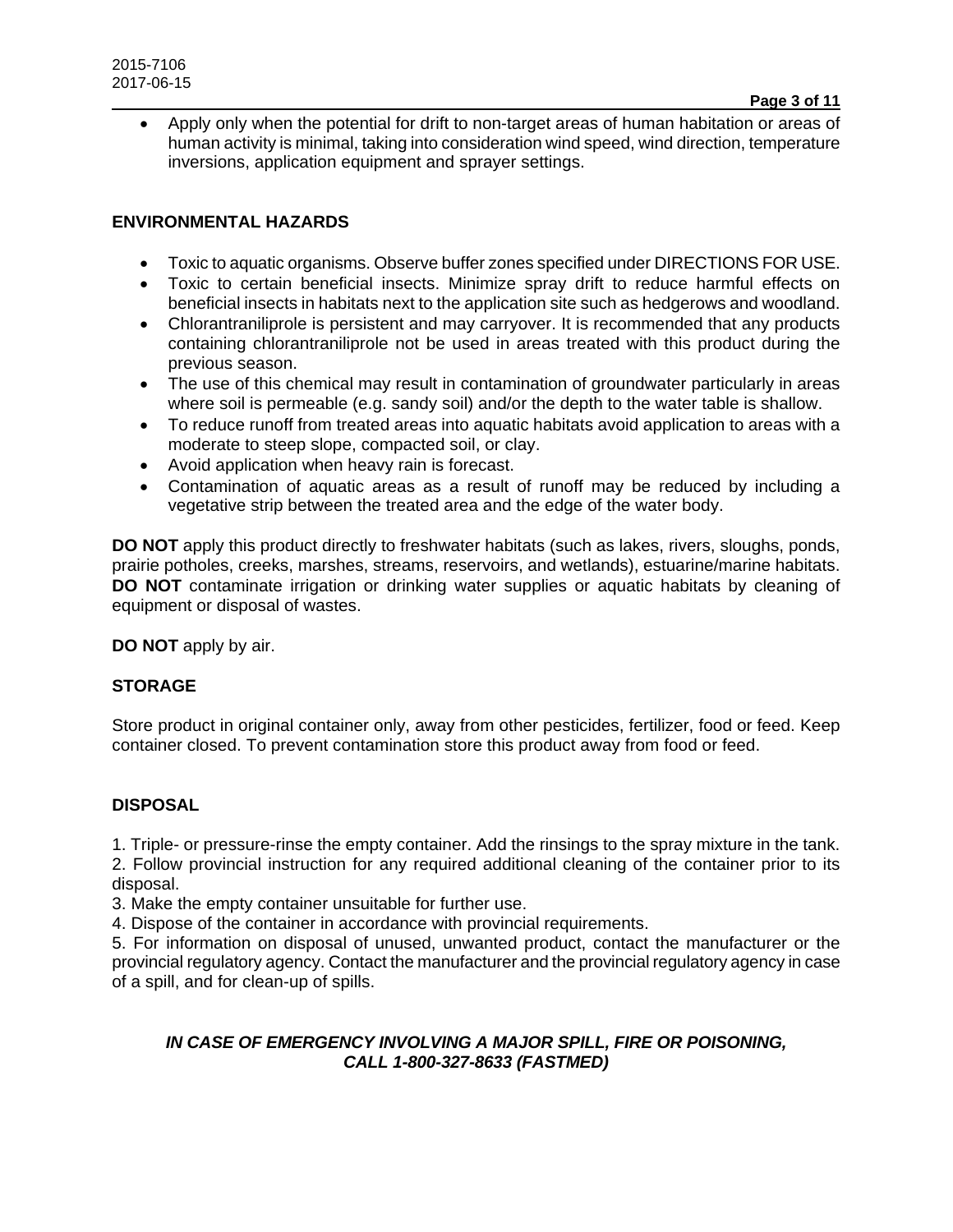ACELEPRYN™ is a trademark of a Syngenta Group Company.

#### **Booklet**

#### **Page 4 of 11**

**GROUP 28 INSECTICIDE** 

# **ACELEPRYN™ Insecticide**

**SUSPENSION** 

**COMMERCIAL** 

For use on turfgrass for control of annual bluegrass weevil, fall armyworm, bill bugs, black cutworms, black turfgrass ataenius larvae, chinch bug (suppression), European chafer larvae, European crane fly larvae, Japanese beetle larvae, June beetle larvae, and sod webworm. For use on greenhouse and outdoor ornamentals for Japanese beetle larvae control.

FOR USE BY COMMERCIAL APPLICATORS ONLY

#### **GUARANTEE:**

Chlorantraniliprole ................................................... 200 g/L

Contains 1,2-benzisothiazolin-3-one at 0.019% as a preservative or 1,2-benzisothiazolin-3-one at 0.035% plus 2-bromo-2-nitropropane-1,3-diol at 0.033% as preservatives **READ THE LABEL AND ATTACHED BOOKLET BEFORE USING** 

REGISTRATION NO. **28980** PEST CONTROL PRODUCTS ACT

**Syngenta Canada Inc.**  140 Research Lane, Research Park Guelph, Ontario N1G 4Z3 Telephone: 1-877-964-3682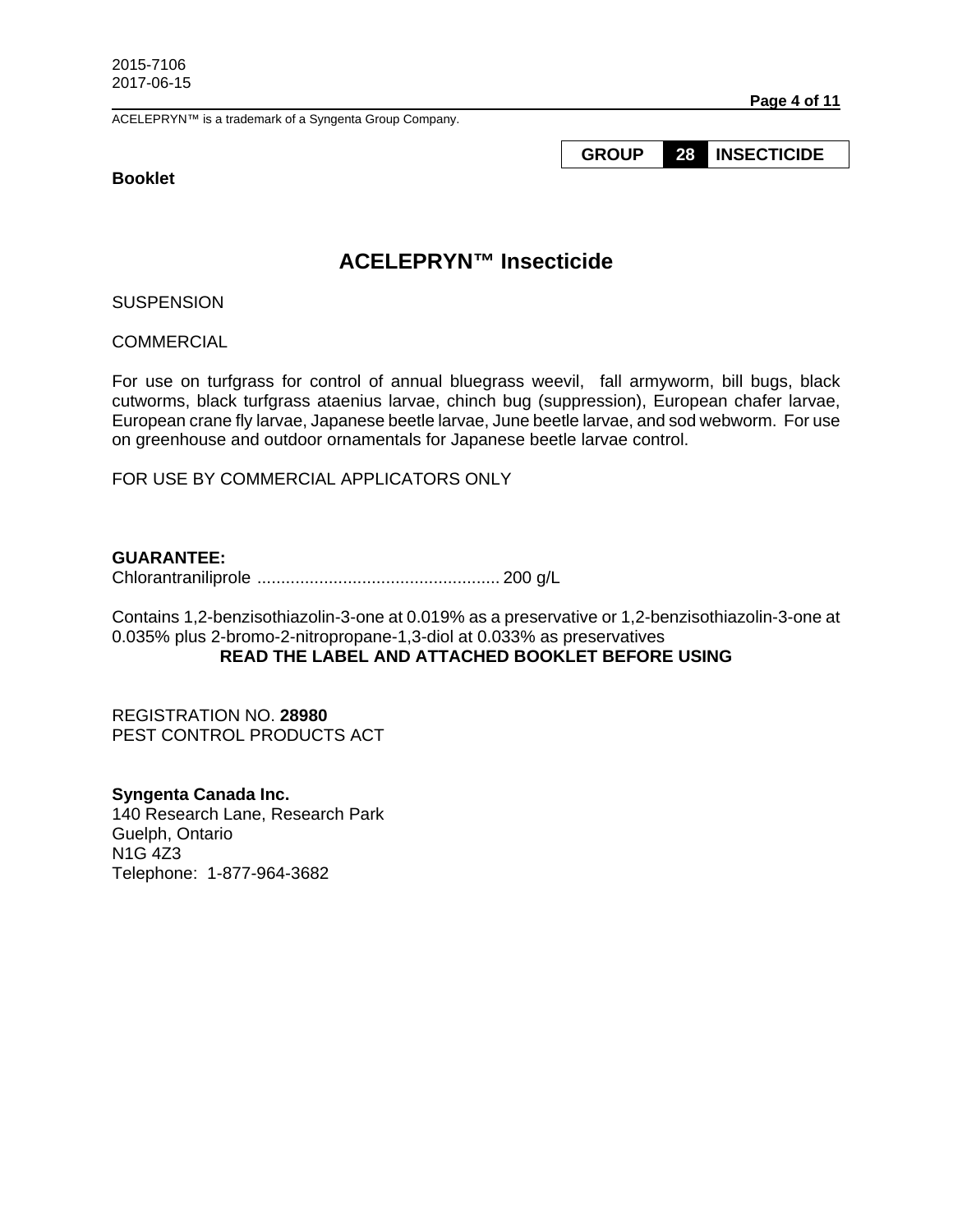# **NOTICE TO USER**

This pest control product is to be used only in accordance with the directions on the label. It is an offence under the *Pest Control Products Act* to use this product in a way that is inconsistent with the directions on the label. The user assumes the risk to persons or property that arises from any such use of this product.

#### **FIRST AID**

Take container, label or product name and Pest Control Product Registration Number with you when seeking medical attention.

**IF SWALLOWED:** Call a poison control centre or doctor **IMMEDIATELY** for treatment advice. Do not induce vomiting unless told to do so by a poison control centre or doctor. Do not give **any** liquid to the person. Do not give anything by mouth to an unconscious person.

**IF ON SKIN OR CLOTHING:** Take off contaminated clothing. Rinse skin **IMMEDIATELY** with plenty of water for 15-20 minutes. Call a poison control centre or doctor for treatment advice.

**IF INHALED:** Move person to fresh air. If person is not breathing, call 911 or an ambulance, then give artificial respiration, preferably by mouth-to-mouth, if possible. Call a poison control centre or doctor for further treatment advice.

**IF IN EYES:** Hold eye open and rinse slowly and gently with water for 15-20 minutes. Remove contact lenses, if present, after the first 5 minutes, then continue rinsing eye. Call a poison control centre or doctor for treatment advice.

## **TOXICOLOGICAL INFORMATION**

Treat symptomatically. This product contains a petroleum distillate. Vomiting may cause aspiration pneumonia.

## **PRECAUTIONS**

- **KEEP OUT OF REACH OF CHILDREN.**
- Wear long sleeves, long pants and chemical resistant gloves while mixing/loading, applying and during clean up and repair.
- Follow manufacturer's instructions for cleaning/maintaining personal protective equipment (PPE). If no such instructions for washables are available, use detergent and hot water. Keep and wash PPE separately from other laundry.
- Users should wash hands before eating, drinking, chewing gum, using tobacco or using the toilet. Remove clothing immediately if pesticide gets inside. Then wash thoroughly and put on clean clothing.
- Do not enter or allow worker entry into treated sod farms during the restricted entry interval (REI) or 12 hours.
- Do not enter or allow people to enter all other treated areas until sprays have dried.
- Apply only when the potential for drift to non-target areas of human habitation or areas of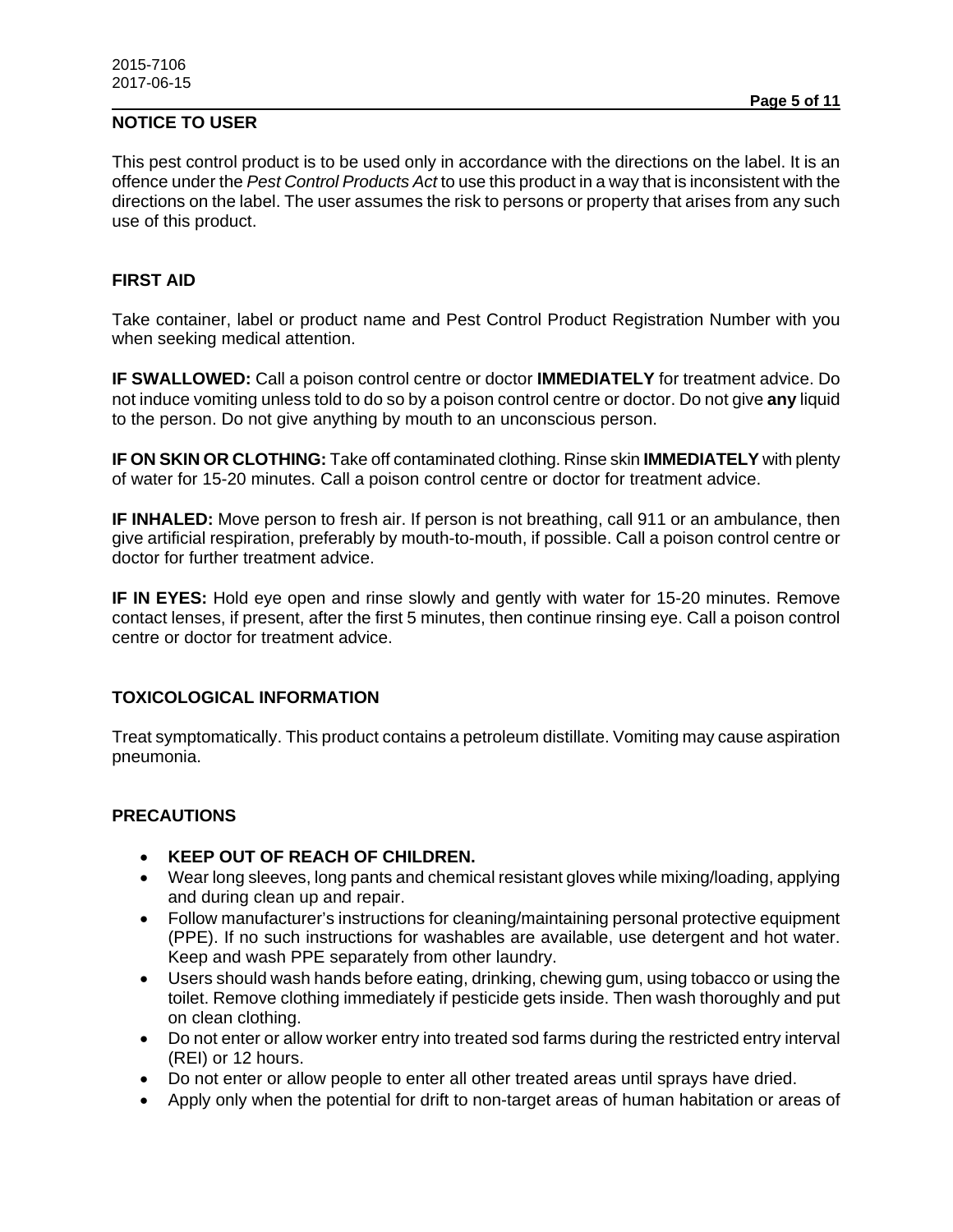human activity is minimal, taking into consideration wind speed, wind direction, temperature inverstions, application equipment and sprayer settings.

#### **ENVIRONMENTAL HAZARDS**

- Toxic to aquatic organisms. Observe buffer zones specified under DIRECTIONS FOR USE.
- Toxic to certain beneficial insects. Minimize spray drift to reduce harmful effects on beneficial insects in habitats next to the application site such as hedgerows and woodland.
- Chlorantraniliprole is persistent and may carryover. It is recommended that any products containing chlorantraniliprole not be used in areas treated with this product during the previous season.
- The use of this chemical may result in contamination of groundwater particularly in areas where soil is permeable (e.g. sandy soil) and/or the depth to the water table is shallow.
- To reduce runoff from treated areas into aquatic habitats avoid application to areas with a moderate to steep slope, compacted soil, or clay.
- Avoid application when heavy rain is forecast.
- Contamination of aquatic areas as a result of runoff may be reduced by including a vegetative strip between the treated area and the edge of the water body.

**DO NOT** apply this product directly to freshwater habitats (such as lakes, rivers, sloughs, ponds, prairie potholes, creeks, marshes, streams, reservoirs, and wetlands), estuarine/marine habitats. **DO NOT** contaminate irrigation or drinking water supplies or aquatic habitats by cleaning of equipment or disposal of wastes.

**DO NOT** apply by air.

## **STORAGE**

Store product in original container only, away from other pesticides, fertilizer, food or feed. Keep container closed. To prevent contamination store this product away from food or feed.

## **DISPOSAL**

1. Triple- or pressure-rinse the empty container. Add the rinsings to the spray mixture in the tank.

2. Follow provincial instruction for any required additional cleaning of the container prior to its disposal.

3. Make the empty container unsuitable for further use.

4. Dispose of the container in accordance with provincial requirements.

5. For information on disposal of unused, unwanted product, contact the manufacturer or the provincial regulatory agency. Contact the manufacturer and the provincial regulatory agency in case of a spill, and for clean-up of spills.

## *IN CASE OF EMERGENCY INVOLVING A MAJOR SPILL, FIRE OR POISONING, CALL 1-800-327-8633 (FASTMED)*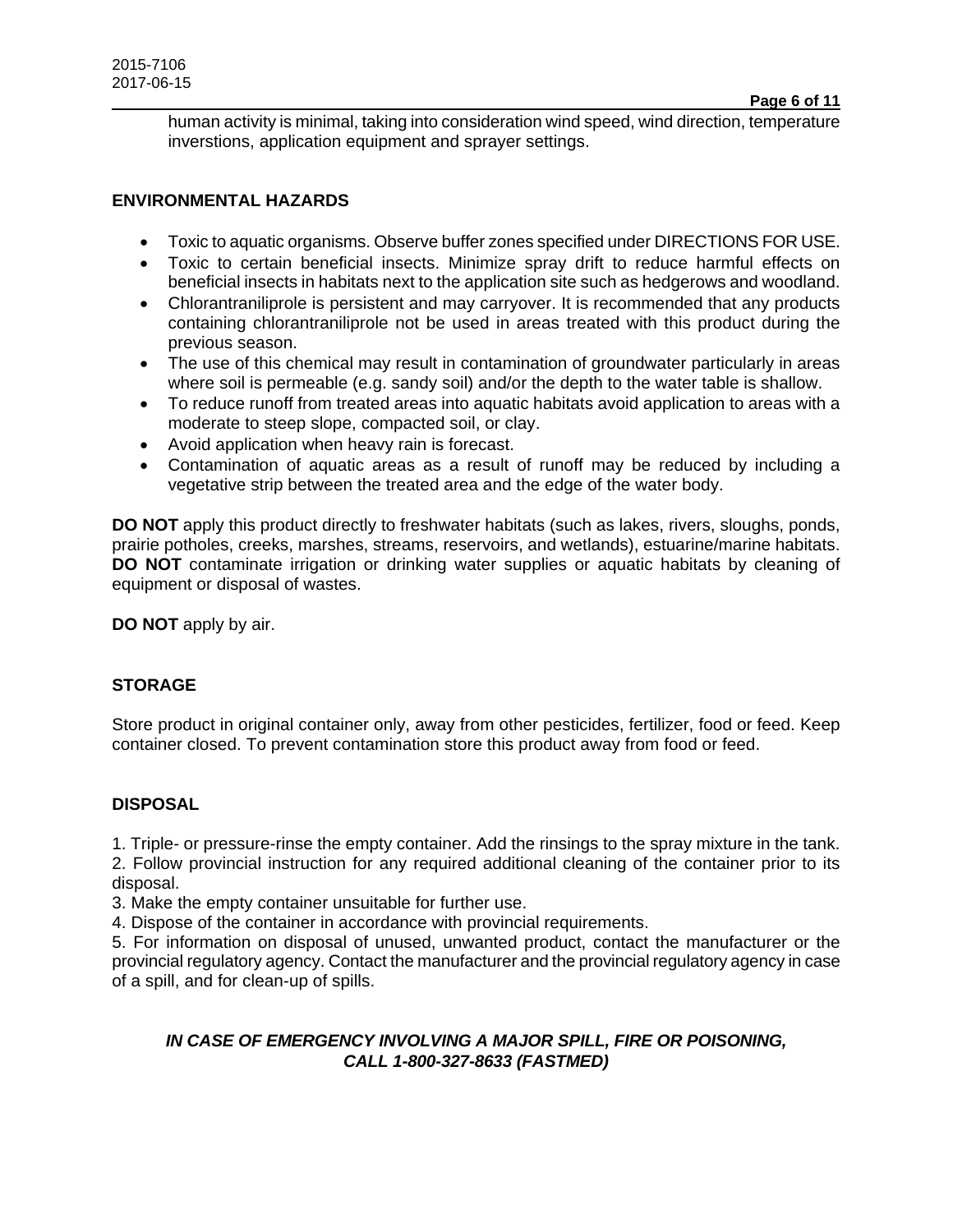ACELEPRYN™ Insecticide is a liquid formulation to be mixed in water and applied to turf for control of annual bluegrass weevil, fall armyworm, bluegrass billbug, black cutworm, black turfgrass ataenius larvae, chinch bug (suppression), European chafer larvae, European crane fly larvae, Japanese beetle larvae, June beetle larvae, and sod webworm. ACELEPRYN Insecticide may be applied to turfgrass in sites such as sod farms, golf courses, parks and recreational areas, home and residential lawns, industrial and commercial lawns, airports and cemeteries.

ACELEPRYN Insecticide may be applied for use on greenhouse and outdoor oranmentals for Japanese beetle larvae control.

Use sufficient water to obtain thorough, uniform coverage.

## **DIRECTIONS FOR USE**

## **APPLICATION TIMING (Turfgrass)**

**Annual Bluegrass Weevil:** ACELEPRYN Insecticide should be applied when overwintered adult annual bluegrass weevils are observed in late April or early May to prevent damage from larvae in late-May and June. An application of ACELEPRYN Insecticide at this time will also provide European chafer larvae and Japanese beetle larvae control. The higher rates listed below may be required for applications made after mid-May.

**Bluegrass billbug:** Apply ACELEPRYN Insecticide when overwintered adult bluegrass billbug are first observed. This will usually occur in late April or early May in regions with cool-season turfgrasses.

**Black cutworms, sod webworm, and fall armyworm: ACELEPRYN Insecticide will provide control of these pests in turfgrass.** To ensure optimum control, delay watering (irrigation) or mowing for 24 hours after application. If the area being treated is maintained at a mowing height of greater than one inch, then the higher rate listed below may be required during periods of high pest pressure.

**Chinch Bugs:** For suppression of chinch bugs, apply ACELEPRYN Insecticide before eggs hatch.

**European Crane Fly Larvae:** Apply ACELEPRYN Insecticide between September and November to control European crane fly larvae in turfgrass. The higher labelled rate may be required to achieve control when applications are made in late fall.

**Black turfgrass ataenius beetle larvae, European chafer larvae, Japanese beetle larvae, and June beetle larvae: Apply ACELEPRYN Insecticide from early April to early September for preventative and early curative control of Japanese beetle larvae, European chafer larvae, June beetle larvae, and Black turfgrass ataenius beetle larvae.**The need for an application may be based on historical monitoring of the site, previous records or experiences, current season adult trapping or other methods. The higher rate listed for control may be required for early season (April and May) applications where a long residual is required or in late August or early September when less sensitive mid-instar larvae are present at the time of application. Irrigate turf immediately after application or allow rainfall to move the product into the soil.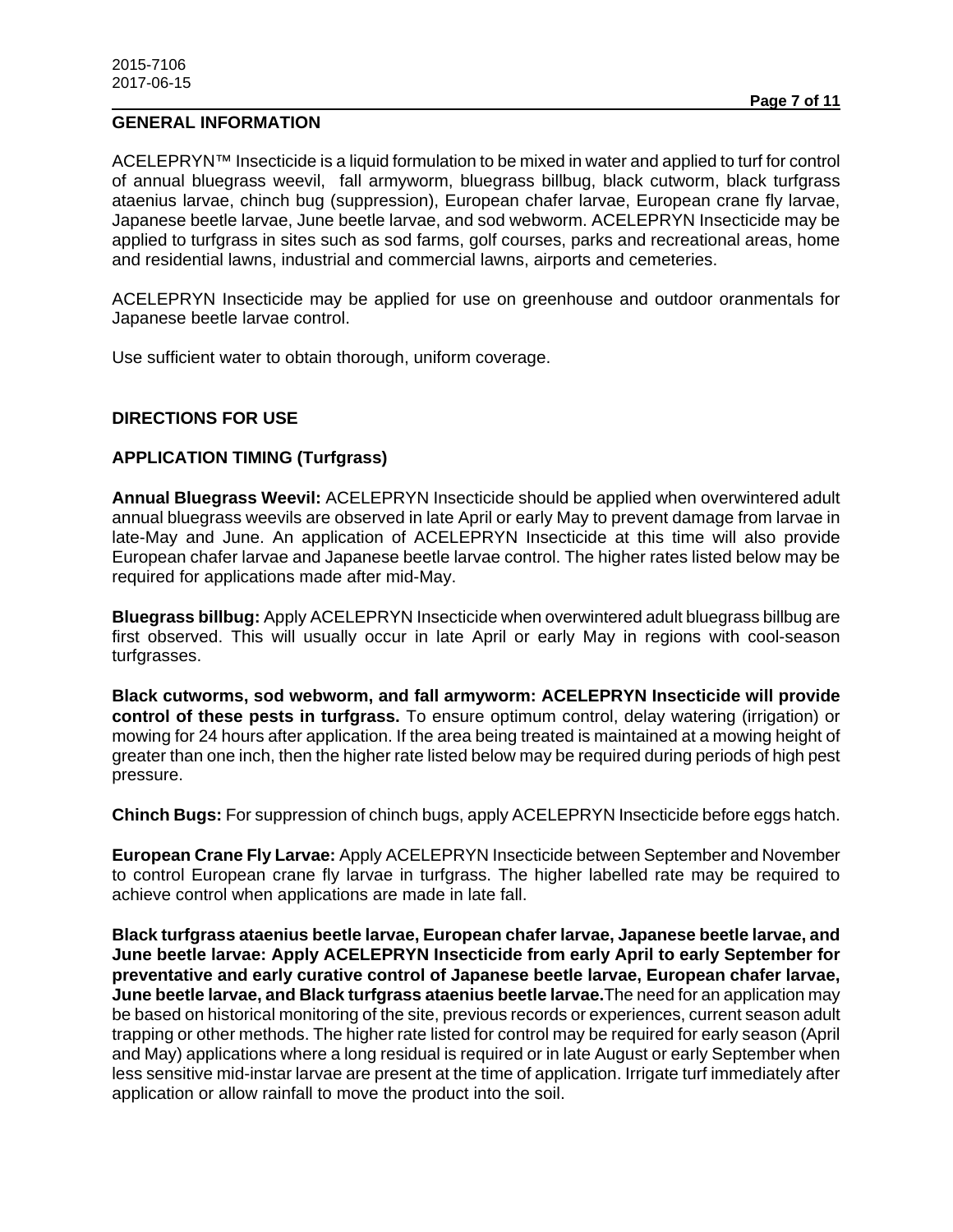Applications should not be made when the soil is saturated with water because adequate distribution of the active ingredient vertically in the soil profile cannot be achieved under this condition. Optimal results will be achieved if the product is irrigated into the turf immediately after application.

# **TURF**

**Spray Volume for Turf:** Apply in a minimum finished spray volume of 200 to 1600 L/ha (2 to 16  $L/100$  m<sup>2</sup>) by ground.

| <b>SITE</b> | <b>PEST</b>                                                                                                              | <b>RATE</b><br><b>ACELEPRYN</b> | <b>RATE</b><br><b>ACELEPRYN</b> | <b>SPECIFIC</b><br><b>DIRECTIONS</b>                                       |
|-------------|--------------------------------------------------------------------------------------------------------------------------|---------------------------------|---------------------------------|----------------------------------------------------------------------------|
|             |                                                                                                                          | <b>Insecticide/HA</b>           | Insecticide/100m2               |                                                                            |
| <b>TURF</b> | Black turfgrass<br>ataenius larvae<br>European chafer<br>larvae<br>Japanese beetle<br>larvae<br>beetle<br>June<br>larvae | 560 to 880 mL                   | 5.6 to 8.8 mL                   | Thorough<br>is<br>coverage<br>important<br>to<br>obtain optimum<br>control |
|             | Fall Armyworm<br><b>Black cutworm</b><br>Sod webworm                                                                     | 145 to 290 mL                   | 1.45 to 2.9 mL                  |                                                                            |
|             | Bluegrass Billbug<br>Chinch<br>bug<br>suppression<br>European crane<br>fly larvae                                        | 580 to 1125 mL                  | 5.8 to 11.25 mL                 |                                                                            |
|             | Annual bluegrass<br>weevil                                                                                               | 880 to 1125 mL                  | 8.8 to 11.25 mL                 |                                                                            |

## **RESTRICTIONS AND PRECAUTIONS: Turf**

- For any of the pests listed above, use the high rate under heavy pest pressure.
- Do not exceed a total of 1125 mL of ACELEPRYN Insecticide per hectare per season.
- Wait a minimum of 7 days to retreat.

## **MIXING INSTRUCTIONS:**

Spray equipment must be clean and free of previous pesticide deposits before applying ACELEPRYN Insecticide. Fill spray tank 1/4 to 1/2 full of water. Add ACELEPRYN Insecticide directly to spray tank. Mix thoroughly to fully disperse the insecticide; once dispersed continued agitation is required. Use mechanical or hydraulic means; do not use air agitation.

Spray mix should not be stored overnight in spray tank.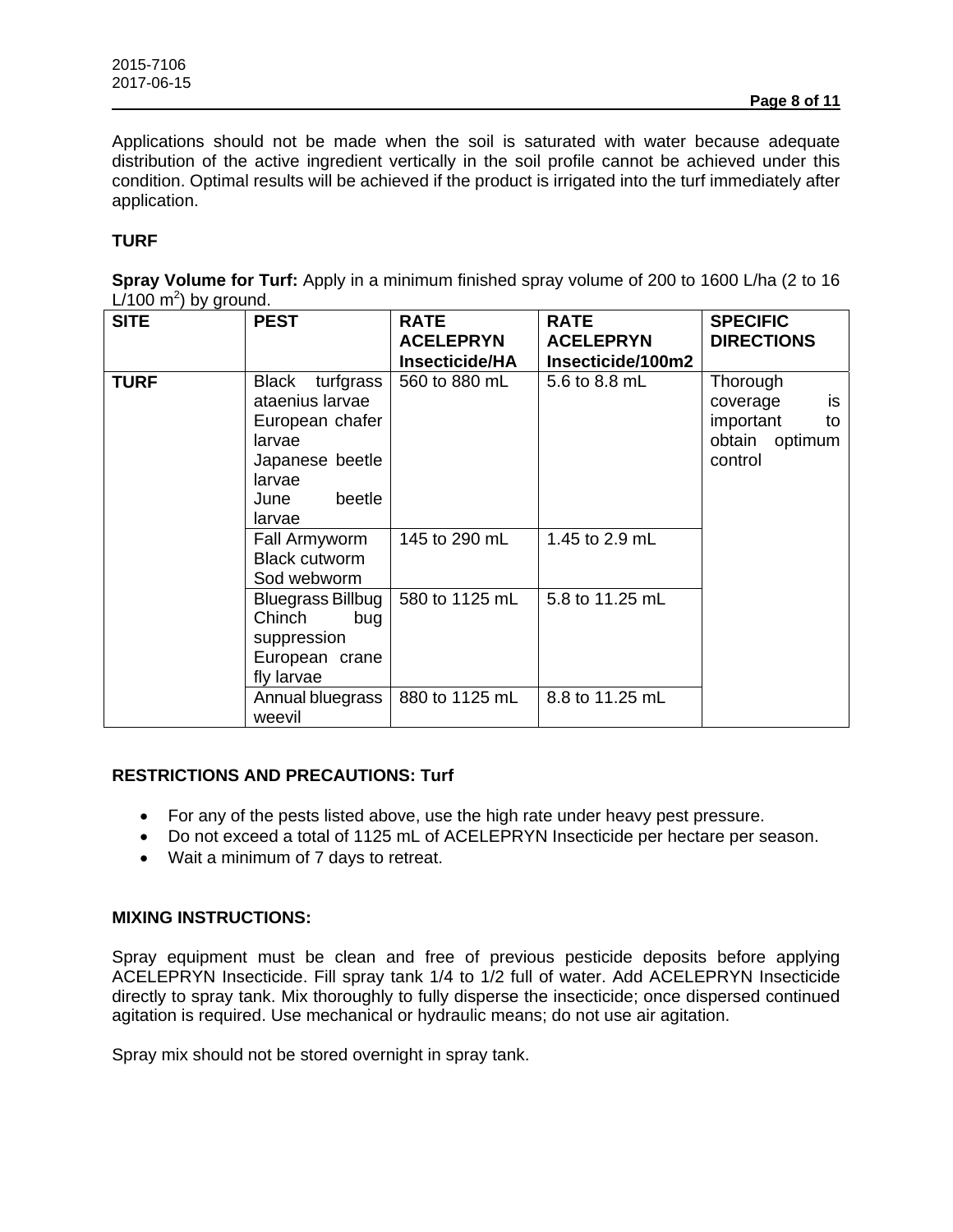#### **SPRAYER CLEANUP:**

Prior to application, start with clean, well maintained application equipment. Immediately following application, thoroughly clean all spray equipment to reduce the risk of forming hardened deposits which might become difficult to remove.

Drain spray equipment. Thoroughly rinse sprayer and flush hoses, boom and nozzles with clean water. Clean all other associated application equipment. Take all necessary safety precautions when cleaning equipment. Do not clean near wells, water sources or desirable vegetation.

Dispose of waste rinse water in accordance with local regulations.

**Field sprayer application**: **DO NOT** apply during periods of dead calm. Avoid application of this product when winds are gusty. **DO NOT** apply with spray droplets smaller than the American Society of Agricultural Engineers (ASAE) fine classification. Boom height must be 60 cm or less above the crop or ground.

**Buffer zones:** Use of the following spray methods or equipment **DO NOT** require a buffer zone: hand-held or backpack sprayer and spot treatment.

The buffer zones specified in the table below are required between the point of direct application and the closest downwind edge of sensitive freshwater habitats (such as lakes, rivers, sloughs, ponds, prairie potholes, creeks, marshes, streams, reservoirs and wetlands) and estuarine/marine habitats.

| Method of<br><b>Application</b> | Crop | Buffer zone (metres) required for the protection of |                  |                                             |                  |
|---------------------------------|------|-----------------------------------------------------|------------------|---------------------------------------------|------------------|
|                                 |      | Freshwater habitat of depths:                       |                  | <b>Estuarine/Marine Habitats of depths:</b> |                  |
|                                 |      | Less than 1 m                                       | Greater than 1 m | Less than 1 m                               | Greater than 1 m |
| <b>Field</b>                    | Turf |                                                     |                  |                                             |                  |
| spraver                         |      |                                                     |                  |                                             |                  |

**NOTE TO USER:** READ THE FOLLOWING BEFORE USING THIS PRODUCT FOR SPECIAL USE APPLICATIONS:

The DIRECTIONS FOR USE for this product for the use(s) described below were developed by persons other than Syngenta Canada Inc. and accepted for registration by Health Canada under the User Requested Minor Use Label Expansion program. Syngenta Canada Inc. itself makes no representation or warranty with respect to performance (efficacy) and/or crop tolerance (phytotoxicity) claims for this product when used on the crop(s) listed below.

Accordingly, the Buyer and User assume all risks related to performance and crop tolerance arising, and agree to hold Syngenta Canada Inc. harmless from any claims based on efficacy or phytotoxicity in connection with the use(s) described below.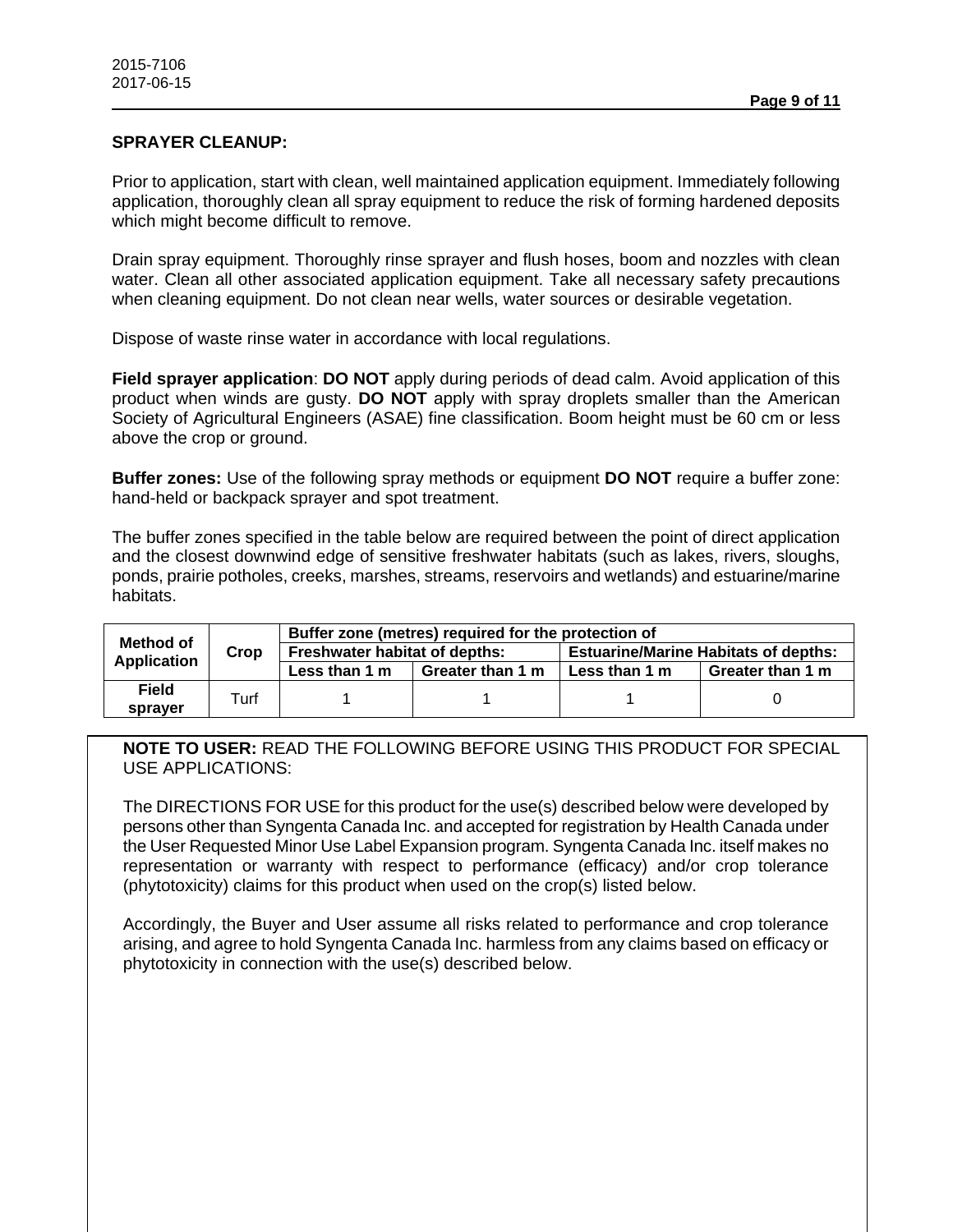| <b>ORNAMENTALS (Greenhouse and Outdoor)</b>                                  |                                                                                                                                                                                                                                                                                                                       |  |  |  |
|------------------------------------------------------------------------------|-----------------------------------------------------------------------------------------------------------------------------------------------------------------------------------------------------------------------------------------------------------------------------------------------------------------------|--|--|--|
| <b>CONTAINER AND FIELD APPLICATION</b>                                       |                                                                                                                                                                                                                                                                                                                       |  |  |  |
| <b>INSECTS</b>                                                               | Japanese beetle larvae                                                                                                                                                                                                                                                                                                |  |  |  |
| <b>PRODUCT RATE</b>                                                          | 0.56 to 0.88 L per ha<br>Or<br>5.6 to 8.8 mL per 100 $m2$                                                                                                                                                                                                                                                             |  |  |  |
|                                                                              | Apply in sufficient water to achieve good penetration of the growing<br>media or soil                                                                                                                                                                                                                                 |  |  |  |
| <b>APPLICATION METHOD</b>                                                    | Media or soil drench                                                                                                                                                                                                                                                                                                  |  |  |  |
| <b>APPLICATION INTERVAL</b>                                                  | $7-14$ days                                                                                                                                                                                                                                                                                                           |  |  |  |
| <b>MAXIMUM APPLICATIONS OF</b><br><b>PRODUCT PER GROWING</b><br><b>CYCLE</b> | 1 application per production cycle at the high rate or 2 applications<br>per production cycle at the low rate                                                                                                                                                                                                         |  |  |  |
| <b>APPLICATION DIRECTIONS</b>                                                | Do not exceed 1.125 L product per ha per year (225 gai/ha per year)                                                                                                                                                                                                                                                   |  |  |  |
|                                                                              | Plant safety has been found to be acceptable for many ornamental<br>plants, however, not all possible plant species and varieties have<br>been tested under all conditions. It is recommended to test<br>ACELEPRYN Insecticide on a small portion of the crop to ensure<br>that a phytotoxic response will not occur. |  |  |  |

#### **RESISTANCE-MANAGEMENT RECOMMENDATIONS**

For resistance management, please note that ACELEPRYN Insecticide contains a Group 28 insecticide. Any insect population may contain individuals naturally resistant to ACELEPRYN Insecticide and other Group 28 insecticides. The resistant individuals may dominate the insect population if this group of insecticides are used repeatedly in the same fields. Other resistance mechanisms that are not linked to site of action but are specific for individual chemicals, such as enhanced metabolism, may also exist. Appropriate resistance-management strategies should be followed.

#### **To delay insecticide resistance:**

Where possible, rotate the use of ACELEPRYN Insecticide or other Group 28 insecticides with different groups that control the same pests in a field.

Use tank mixtures with insecticides from a different group when such use is permitted.

Insecticide use should be based on an IPM program that includes scouting, record keeping, and considers cultural, biological and other chemical control practices.

Monitor treated pest populations for resistance development.

Contact your local extension specialist or certified crop advisors for any additional pesticide resistance-management and/or IPM recommendations for the specific site and pest problems in your area.